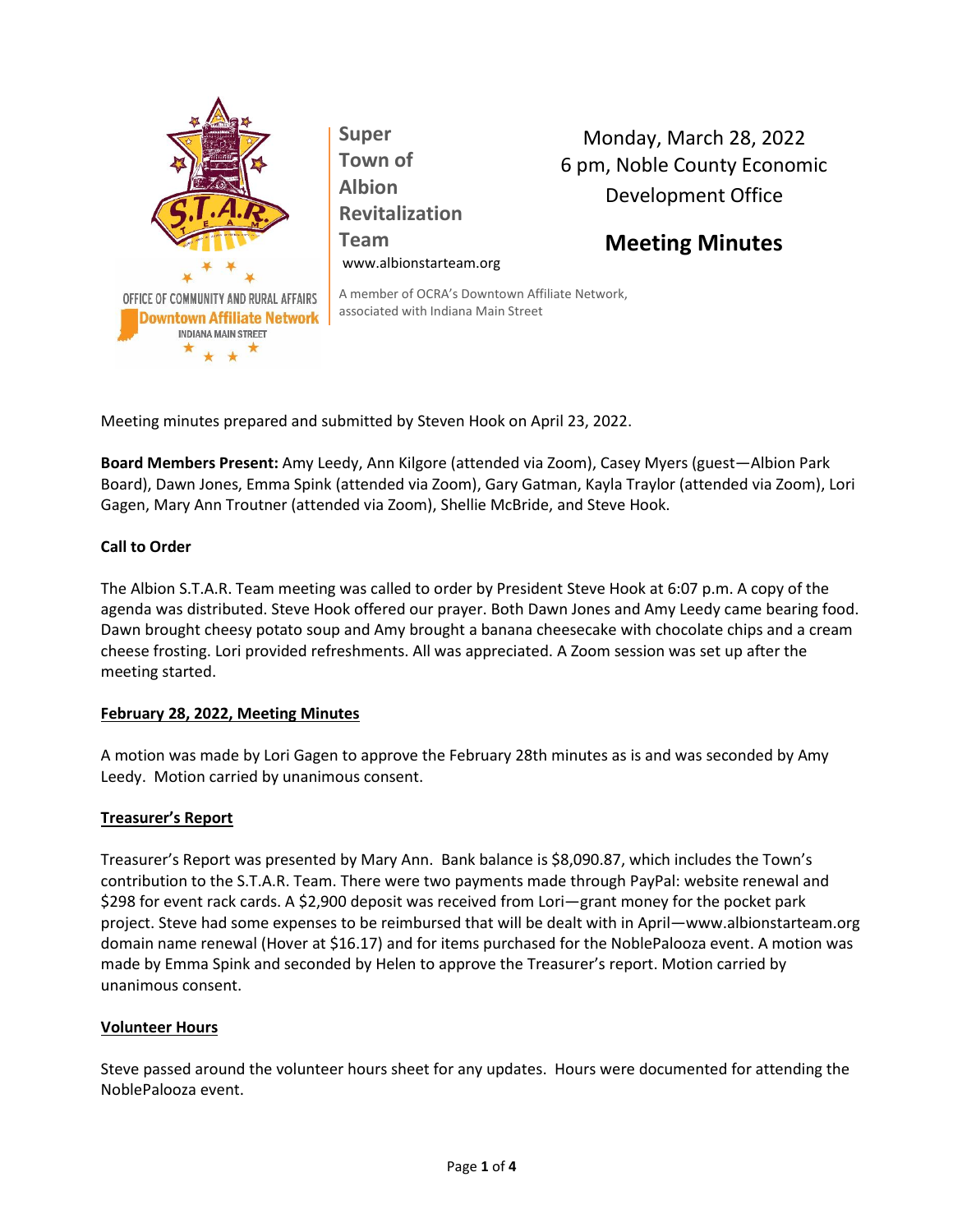# **Cut Necessary Checks**

No reimbursements by check were made.

#### **Sub-Committee Reports and Projects**

#### **Organization**

- **Welcome new attendees:** Shellie McBride, past S.T.A.R. Team volunteer returned and was welcomed.
- **Report on attending NoblePalooza event on Saturday, March 12th:** This event featured civic and non-profit organizations and more from across Noble County that touch on the five pillars of Thrive [\(Community Investment,](https://thrivenoblecounty.org/community-investment) [Youth Engagement,](https://thrivenoblecounty.org/youth-engagement/) [Cultural Enhancement,](https://thrivenoblecounty.org/cultural-enhancement/) [Leadership Development](https://thrivenoblecounty.org/leadership-development/)  [and](https://thrivenoblecounty.org/leadership-development/) [Entrepreneurial Growth\)](https://thrivenoblecounty.org/entrepreneurial-growth/) and a youth business fair sponsored by the Crew Youth Center. Steve and Kayla attended the event and ran a booth. It was a great event with opportunities to share our story with the public and with other vendors present. Contact was made with a ministry called Inspiration Ministries that would be interested in assisting with projects. Also, contact was made with Jason Schaller with Schaller Greenhouse and Landscape. He showed interest in helping with landscaping needs for the Pocket Park.
- **S.T.A.R. Team rack cards ready**—Lori Gagen had 1000 rack cards prepared which show our event itinerary. Steve has delivered them to the Albion Town Hall. The cards will be added to an April Town utility mailer.
- **Establish S.T.A.R. Team Board members/Committee Chairs**—This item continues to need more time for review of our bylaws and the creation of a formal memorandum of understanding (MOU) document that defines the relationship between both the Courthouse Square Preservation Society and the S.T.A.R. Team. This MOU would state what we think they are agreeing to. Lori, Gary, and Steve will continue to move this forward. The S.T.A.R. Team needs a board of directors established to function as a non-profit.
- **Officer elections**: This item will be tabled until our organizational structure is established.

# **Project/Design: (Dawn-Chair)**

- **Projects updates:** Steve reviewed a list of S.T.A.R. Team projects considered for completion in 2022:
	- $\checkmark$  A pocket park on the triangular piece of concrete lying south of the EDC building—Funds collected is \$2,900. Steve talked with Albion Town Manager Jacob Ihrie and the availability of TIF funds. The group discussed items and layout for the space, including a Rotary sponsored memorial bench for club member Todd Wolfrum. The Arc of Noble County has shown interest in donating toward a handicapped accessible picnic table.
	- ✓ **Farmers' Market**—Kayla Traylor is working on this project. She provided an update. Kayla has submitted an event application to the Town of Albion and has reached out to Augusta Hills Community Center. We are moving forward with our plans to hold the Farmers Market in the alley next to Newman's on Mondays from 9 a.m. – 2 p.m., with setup starting at 8:30 a.m. and teardown by 2:30 p.m. Kickoff date is May 5 and continuing through September. Kayla has prepared vendor application forms and Lori will work with Kayla to get them on the albionstar team.www website. No application fee for 2022. Kayla has already reached out to 6 individuals interested in participating. We need to work out vendor spots within in the alley. Steve will assist with measuring vendor spots in the alley. Lori will assist with marketing and making the application available on the S.T.A.R. Team website. Kayla also reached out to the Noble County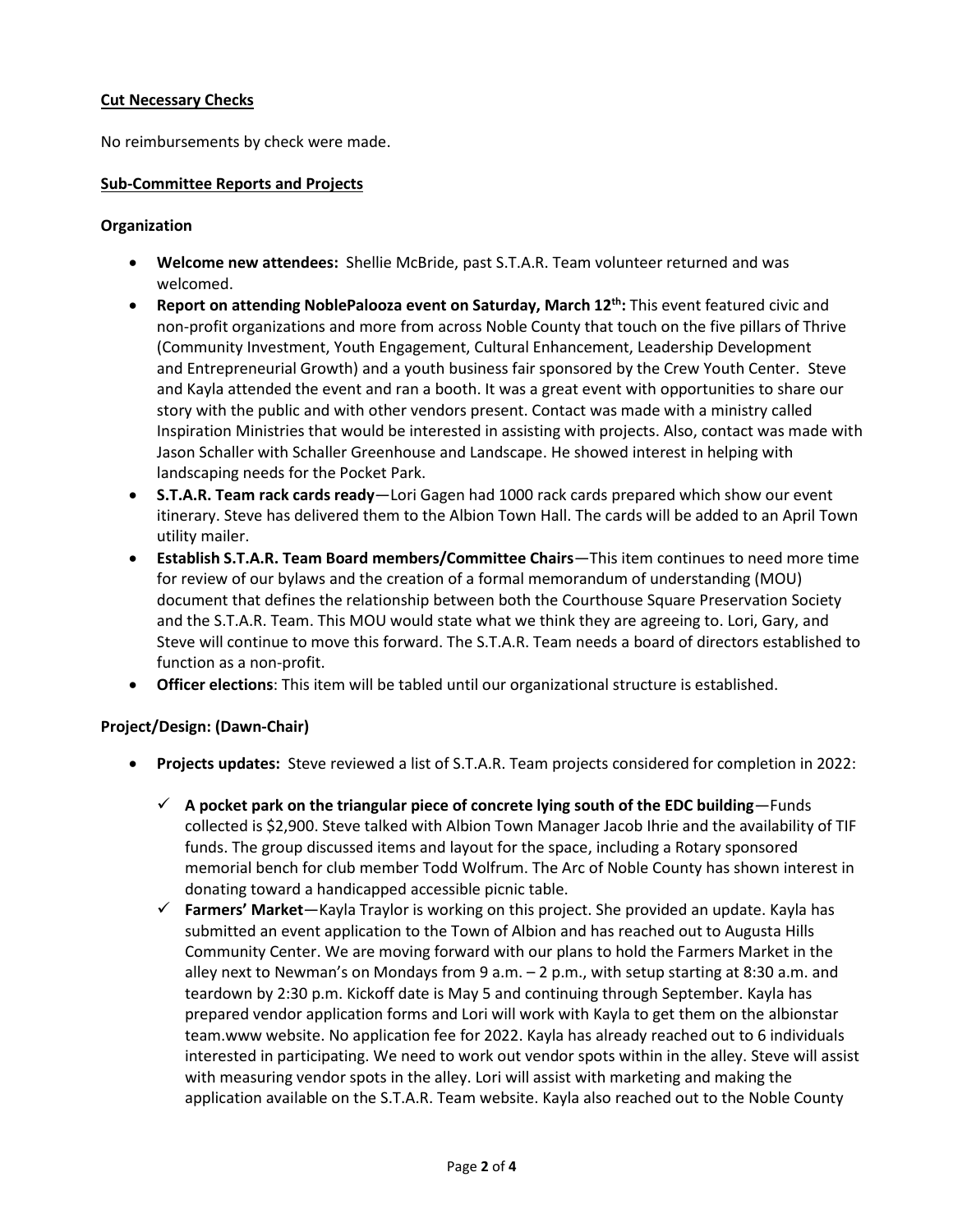Health Dept. for guidance. We could ask permission to use the parking lots behind both Newman's and Hidden Ego. Shelly has two signs we can use for directing traffic to the event.

✓ **Gazebo repairs and renovations**—Amy Leedy spoke with Keith Ballard (Northeast Indiana Roofing in Kendallville) about a roof quote. We need to have someone inspect the gazebo's structural integrity. Steve needs to follow up with a contact provided by Tim Lock that could inspect it. We believe the gazebo was built in 1987 and has received repairs 20 years after it's construction. Discussion included ideas for its renovation.

**Lowe's Hometowns** grant—Lori Gagen applied for a Lowe's Hometowns grant. The funds will be used towards the Pocket Park project.

**Possible memorial grant** opportunity—Mary Ann was contacted by a Michael Frehse that is interested in donating \$6,000.00 to \$8,000 toward a S.T.A.R. Team project in honor of his parents. This money would be used towards a new roof on the Courthouse Square gazebo.

- ✓ **Mural repairs for the mural located on the Fox Den**—no update currently.
- $\checkmark$  **Mr. Noble**—no update currently.

# **Promotion: (Mary Ann-Chair)**

We discussed plans for upcoming events.

- **Live-size Games (June 3)**—We discussed what activities would be held. It was suggested to invite some food vendors. Kayla talked with Doug Ebby about food vendors. Music may not be considered since it didn't go over well last year. The group brainstormed event ideas such as battleship including water balloons, karaoke, live-sized games (connect four, Jenga, tic-tac-toe, bingo, using the large checkers/chess pieces from Hidden Diamonds, and checking out various games from the Noble County Public Library.) Kayla will also contact Doug Ebby about setting up a corn hole tournament and offering alcohol. Have corn hole located on Jefferson St. and use the alley next to Newman's for tables for alcohol. The event would be held from 5 to 7 p.m. on the Courthouse Square grounds.
- **Chain 'O Lakes Festival/Kiddie Games (June 8)**—this event would include kid-inspired games and face-painting scheduled for Wednesday, June 8, from 4 p.m. to 5:30 p.m. We need to decide on what games to do.

# **Economic Development: (Gary Gatman-Chair)**

No report currently.

# **New Business**

**Youth Business Fair idea**—Shellie McBride shared information about a youth business fair she attended in North Webster having 70 booths ran by youth from kindergarten through eighth grade that have developed businesses and sold their products. That event is driven by Michael Kissinger, Kosciusko County Survey, and assisted by community partners and not sponsored by the local schools. Shellie had contacted Albion Town Manager Jacob Ihrie who suggested she talk to Logan Conley with The Crew Youth Center in Kendallville. Logan is hopeful to work with students from Albion next year. Amy Leedy said she shared information about hosting a youth business event with the Augusta Hills Community Center board and how they could host it. It was suggested that a similar event could be added with a future NoblePalooza event. But, due to size limitations, a youth business event may need to be held at a separate location. When we are interested in moving forward with this idea, Shelly will invite Mr. Kissinger to attend a meeting and share his thoughts.